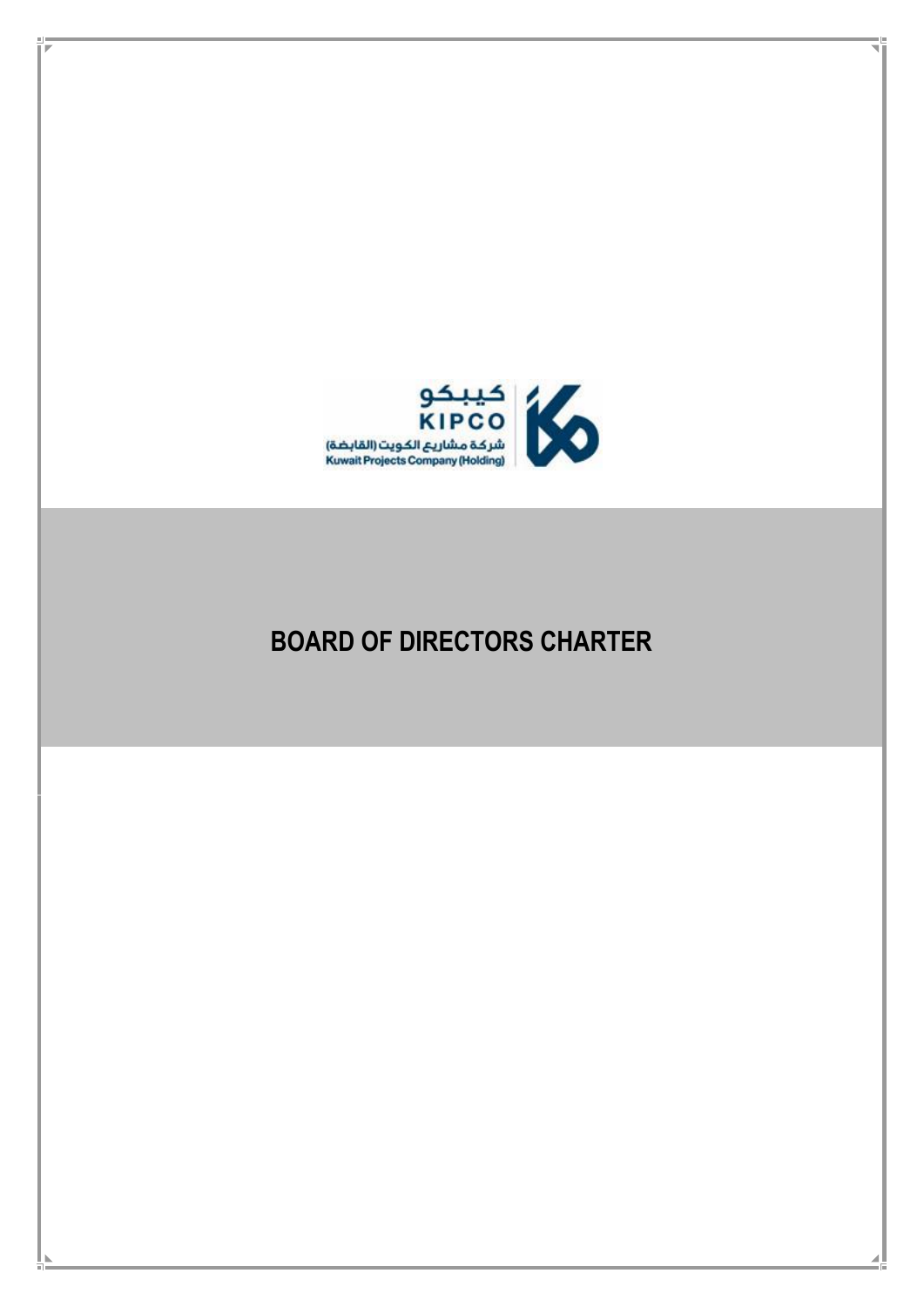

| $\mathbf{1}$ . |  |
|----------------|--|
| 2.             |  |
| 3.             |  |
| 4.             |  |
| 5 <sub>1</sub> |  |
| 6.             |  |
| 7.             |  |
| 8.             |  |
| 9.             |  |
|                |  |
|                |  |
|                |  |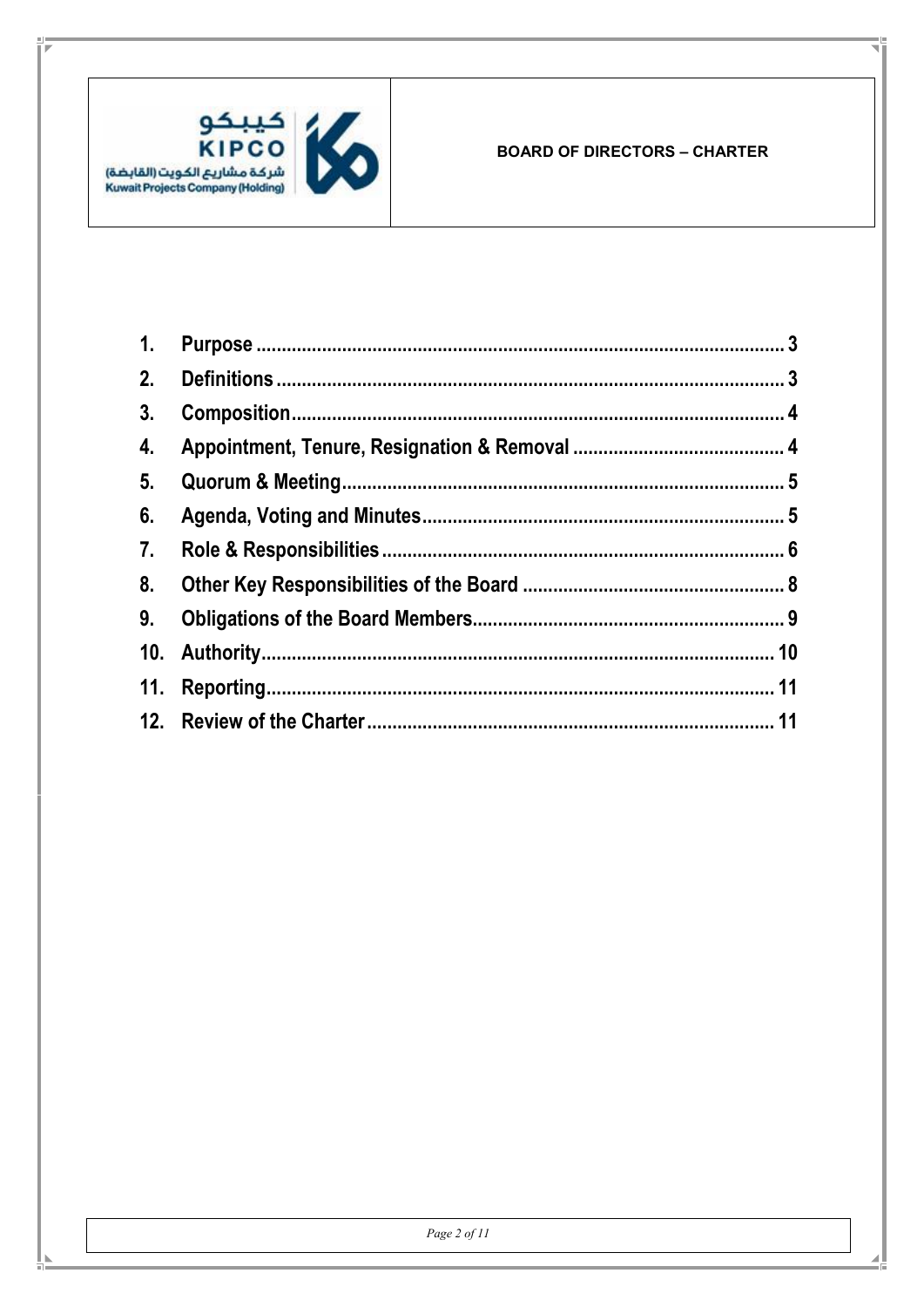

#### **1. Purpose**

<span id="page-2-0"></span>The Board of Directors (hereinafter referred to as the "Board") is elected by the shareholders and is accountable to shareholders. The Board is primarily responsible for the strategic direction and oversight of the management of Kuwait Projects Co. (Holding) (hereinafter referred to as the "Company') and is the ultimate decision-making body of the Company except with respect to matters reserved to the shareholders in accordance with Company's Articles of Association and / or the Commercial Companies Law No. 15 of 1960, No.25 of 2012 and its corresponding amendments as per Law No. 97 of 2013 & No.1 of 2016

#### **2. Definitions**

- <span id="page-2-1"></span>2.1 **Executive Director:** A Board member who is entrusted with the management of the Company and the board defines his responsibilities and authorities and provisions and delegations to sign on behalf of the company and receives a monthly or annual salary from the Company**.**
- 2.2 **Non-Executive Director:** A Board member who does not manage and does not receive monthly or annual salary from the Company. Remuneration received in the capacity of the Board member is not considered as salary.
- 2.3 **Independent Director:** A Board member having qualification, experience and technical skills that are suitable to the Company's activities; and who qualifies to the minimum below criteria is considered as Independent Director:
	- a. Holds less than 5% of the Company's shares (himself or anyone of his representatives)
	- b. Should not be 1st degree relative to any of the Board members or Senior Executives of the Company or any company in its group.
	- c. Should not be a member in the board of directors of any company in its group.
	- d. Should not be an employee in the company or any of the companies in its group or any of the stakeholders.
	- e. Should not be an employee of any legal persons that owns controlling shares in the Company.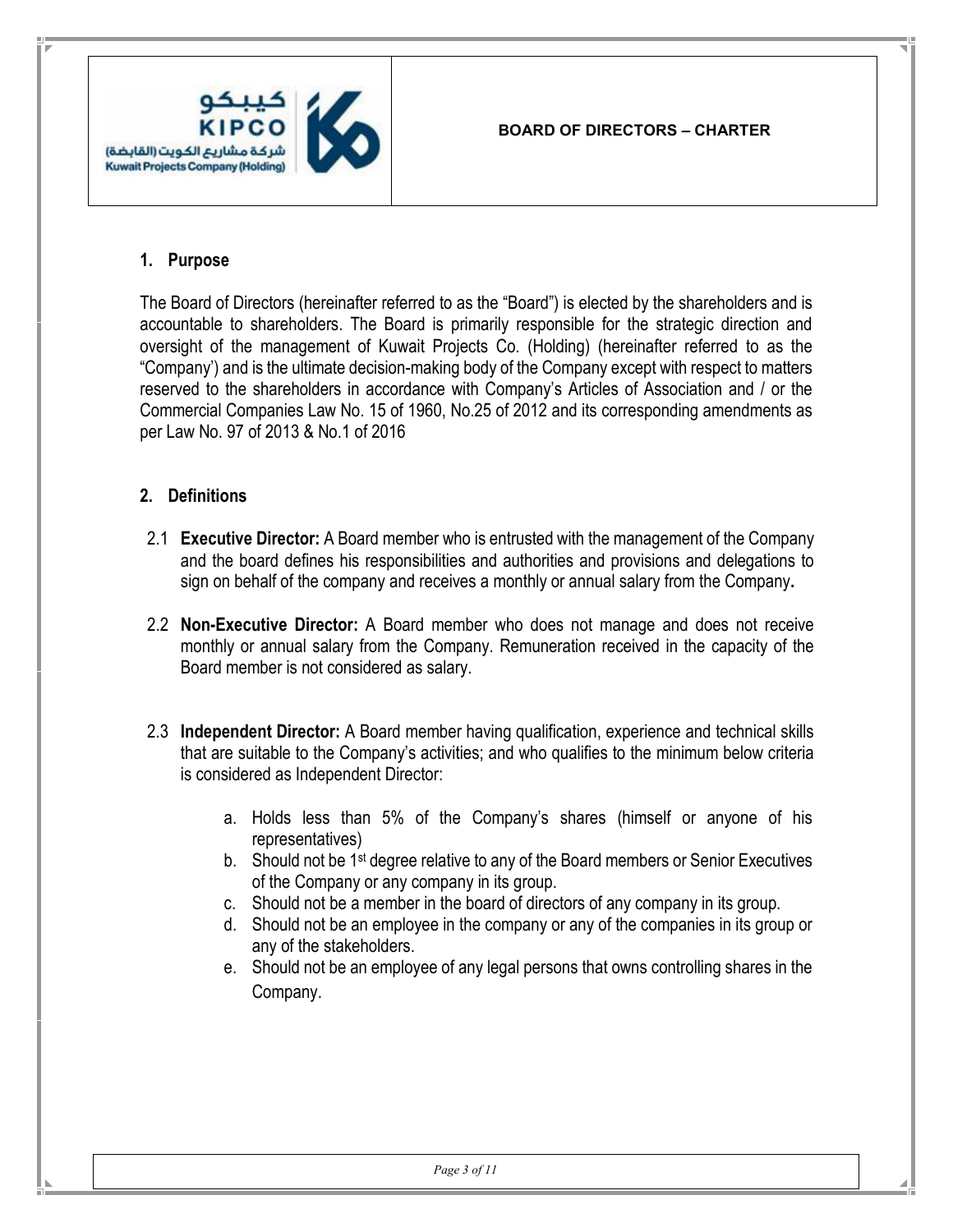

# **3. Composition**

The Board will appoint the Chairman and Vice Chairman of the company's Board through secret ballot.

<span id="page-3-0"></span>The Board shall comprise of at least 5 directors. The majority of the Board shall consist of Non-Executive and Independent directors of which Independent members shall not be more than half the members of the Board.

In light of this, it is necessary for the board to include one independent member at least provided that the number of independent members is not more than half the members of the board.

The level of diversified skills and expertise should be taken into consideration when forming the board.

The Board will review its size and composition annually. In reviewing the size and composition of the Board, Directors will consider, amongst others:

- the nature, size and complexity of Company; and
- the efficiency and effectiveness of the Board, balancing the need to have sufficient skills and expertise to fulfil the needs of the Board and all of its Committees, with the need to maintain a Board size where all Directors can participate and contribute.

## **4. Appointment, Tenure, Resignation & Removal**

- <span id="page-3-1"></span>4.1 Any Board member shall be elected by the Company's General Assembly by the shareholders through secret ballot.
- 4.2 The directorship in the Board shall be for 3 years and is renewable every three years or as provided in the Bylaws.
- 4.3 Upon completion of the tenure of Board membership or resignation, or by death or any other reason the member vacates the office, the company should inform the authority immediately along with a statement of the reasons for this.
- 4.4 All board members are entitled to receive remuneration in accordance with the remuneration policy of the Board.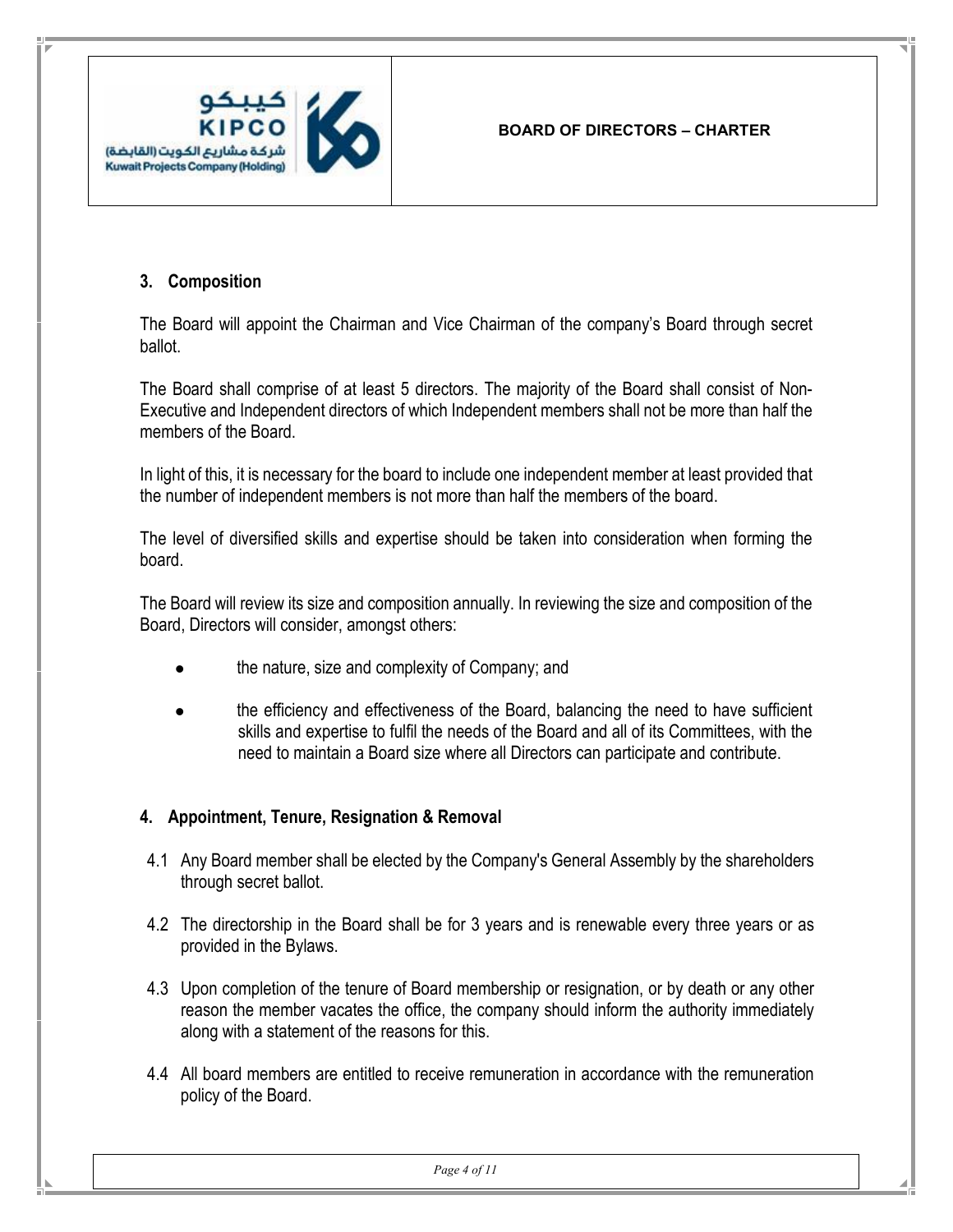# **5. Quorum & Meeting**

- 5.1 The presence of more than half of the members of the Board shall constitute a quorum for the meeting. Attendance by proxy is not authorized in the Board meetings. Participation by modern communication methods shall be permissible and the attendees should not be less than three.
- <span id="page-4-0"></span>5.2 The company's memorandum and the articles of association should include the process of organizing attendance of the board of directors' meetings, as well as how to deal with instance of non-attendance of members to these meetings.
- 5.3 The Board should hold regular meetings periodically by an invitation from the Chairman of the Board. The Board shall meet at least 6 times in a year (at least once every quarter)
- 5.4 The Chairman of the Board shall convene an emergency meeting based on a written request presented by two members of the Board when he is asked to do so.

## **6. Agenda, Voting and Minutes**

- <span id="page-4-1"></span>6.1 An agenda for a Board meeting shall be prepared and circulated to all members at least 3 working days before the meeting, along with appropriate supporting documents, emergency meetings are exempted from the mentioned, so that the members of the board have the sufficient time to study the subjects at hand and take the proper decisions.
- 6.2 The Board will adopt the agenda when the meeting is convened and in the event of any objection from any member on the agenda, the same is documented in detail in the minutes of meeting.
- 6.3 The voting process should be documented in the Register of Board minutes.
- 6.4 The minutes of the meetings shall be documented including the discussions, deliberations and the voting process. The minutes shall be classified and safeguarded.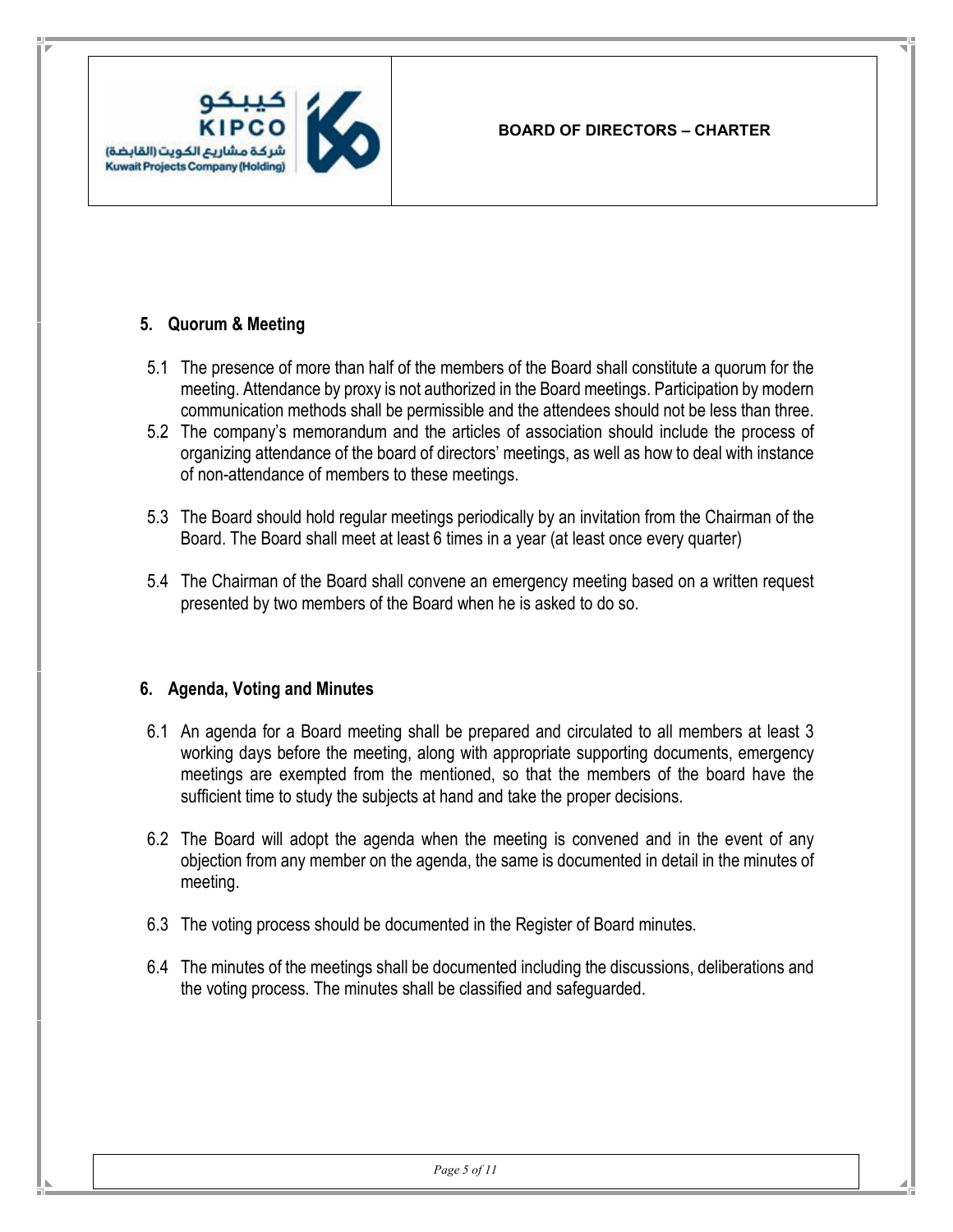

#### **7. Role & Responsibilities**

The roles and responsibilities of the Board of Directors include but are not limited to the following:

- <span id="page-5-0"></span>7.1 Adopt the objectives, strategies, plans and policies of the Company, and that includes, at a minimum:
	- a. The vision and comprehensive strategy of the Company, major action plans, reviewing and guiding.
	- b. The optimal capital structure of the Company and its financial objectives.
	- c. Dividend Policy for cash, stock and/or in-kind distribution, which is in line with the interests of the shareholders and the company.
	- d. Performance objectives, monitoring the execution and the overall performance of the Company.
	- e. The organizational and functional structures of the Company including a periodical review.
- 7.2 Adopt annual budgets and interim and annual financial statements.
- 7.3 Oversee major capital expenditures for the Company and the ownership and disposal of assets.
- 7.4 Approve and ensuring the compliance of the policies and procedures that ensure respecting the company's applicable bylaws and internal regulations.
- 7.5 Ensure the accuracy and soundness of the information that should be disclosed and that is according to the applicable policies and laws of disclosure and transparency.
- 7.6 Establish effective channels of communication that enables the Company's shareholders to continuously and periodically be informed of the various activities of the Company and any substantial development.
- 7.7 Implement a corporate governance system for the company which does not conflict with these rules – and monitor the effectiveness of its implementation
- 7.8 Monitor the performance of each board member and the executive management.
- 7.9 Prepare annual report to be recited in the AGM that shows the Company's implementation progress of the Corporate Governance rules and the extent of adherence to the same. This report should be included in the Company's annual report that summarizes the activities of the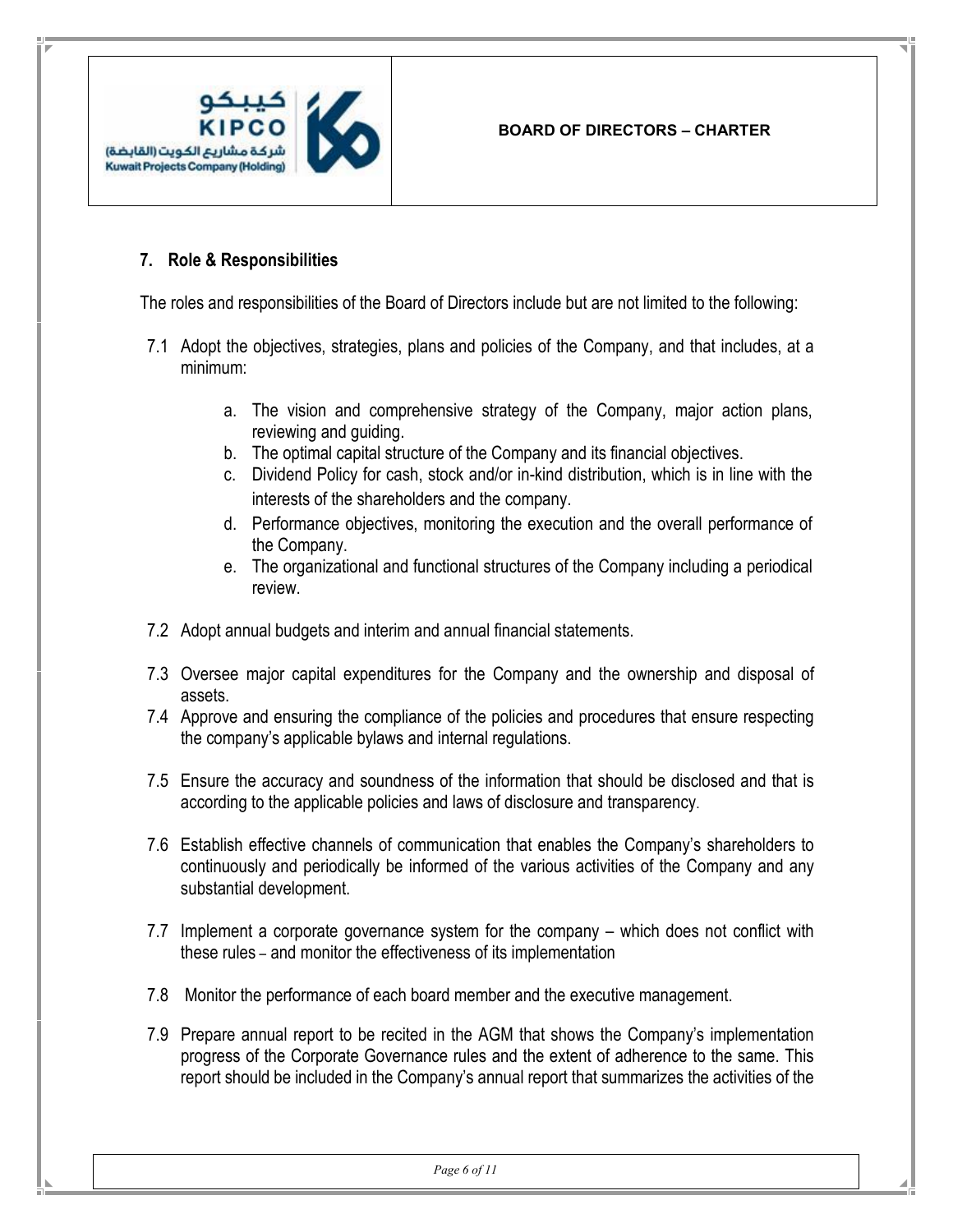

Company and it should detail the extent of adherence to the rules through illustrating the rules not complied with and justifications for non-compliance.

7.10 Form the following mandated Committees by defining their authority, roles and responsibilities. Periodically monitor and evaluate the Committees.

- a. Nomination and Remuneration Committee
- b. Audit Committee
- c. Risk Management Committee
- 7.11 Ensure that the manuals and the policies of the company are transparent and clear. There exists a clear segregation of authorities between Board and Executive Management by
	- a. Adopting regulations and internal control systems relating to the Company by defining roles, duties and responsibilities at different organizational levels.
	- b. Adopting the delegation of authority entrusted to the executive management.
- 7.12 Define the authorities that are delegated to the executive management and the procedures of decision making and the duration of the delegation. The board also defines the topics that it retains the authority to decide upon.
- 7.13 Monitor and supervise the performance of executive management members and ensure that they perform the roles entrusted to them by:
	- a. Ensuring that the executive management is operating according to the policies and regulations approved by the Board.
	- b. Holding periodical meetings with executive management to discuss the course of action and any obstacles or issues and reviewing and discussing the important information related to the company's activity.
	- c. Implementing performance standards for the executive management which is in-line with the objectives and strategies of the Company.
- 7.14 Define the remunerations that will be provided to the employees, such as fixed remunerations, performance remunerations and remunerations in the form of shares.
- 7.15 Appoint or dismiss of any member of the executive management, including the Chief Executive Officer (CEO) or anyone under him.
- 7.16 Ensure that succession programs and plans are in place.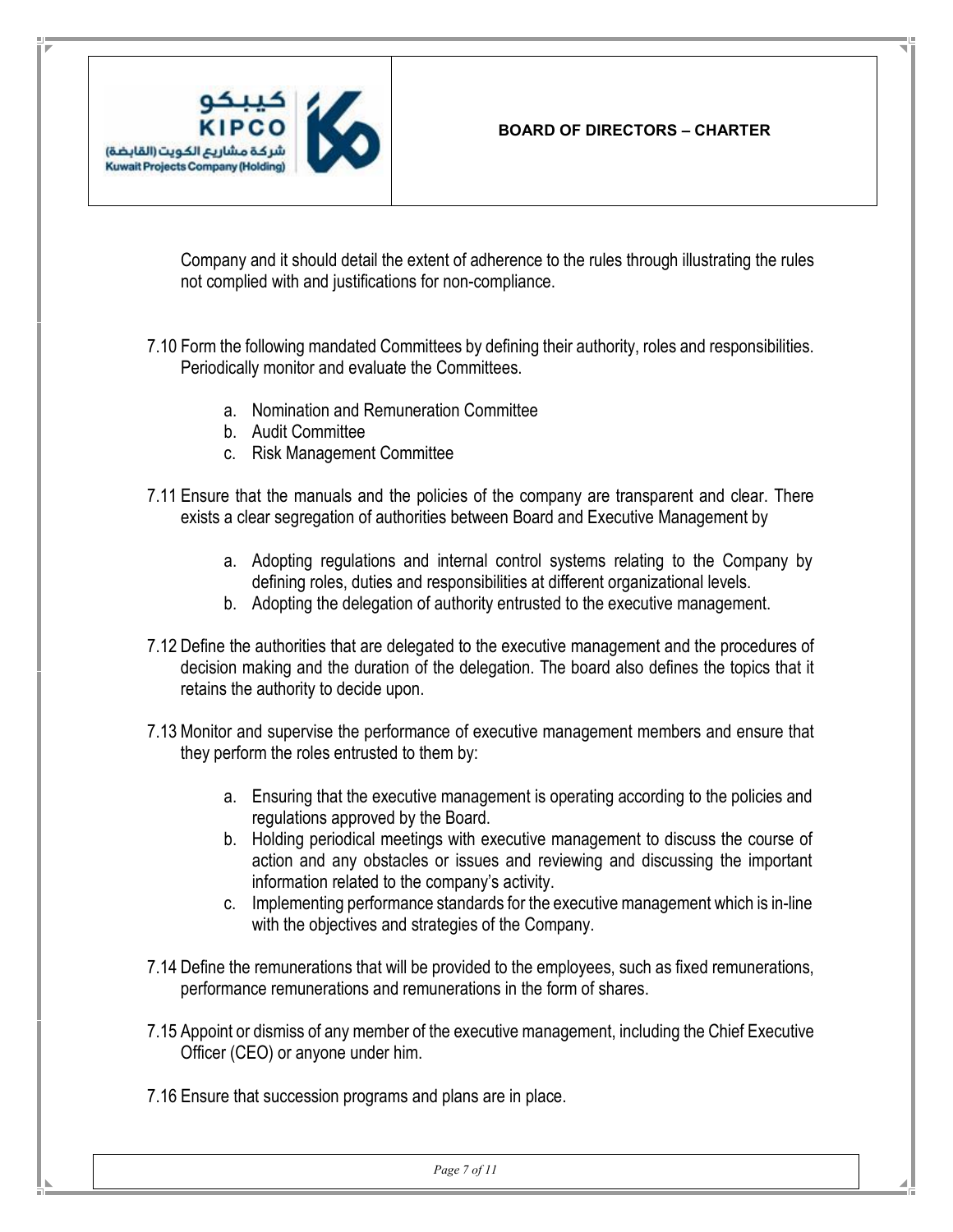

- 7.17 Implement a policy organizing the relationship with stakeholders in order to protect their rights.
- 7.18 Implement a mechanism to organize dealing with related parties, in order to limit conflict of interest.
- 7.19 Ensure on a periodical basis the effectiveness and adequacy of internal control systems applicable in the Company and the subsidiaries, and that includes:
	- a. Ensuring the soundness of the financial and accounting systems, including the systems related to preparing financial statements.
	- b. Ensuring the implementation of proper internal control systems by
		- i. Identifying the risks;
		- ii. Measuring the risks;
		- iii. Establishing an environment to limit risks;
		- iv. Maintaining transparency with stakeholders and related parties.

#### **8. Other Key Responsibilities of the Board**

The key responsibilities of the Board not limited to the following shall include:

- <span id="page-7-0"></span>8.1 The Board shall appoint a secretary from the company employees to be called 'Board Secretary'. The Board shall specify his duties in-line with the level of responsibility that he will be entrusted with. It is not permissible to appoint a secretary to the Board or remove him unless with a decision from the Board.
- 8.2 The Board shall recommend the name of the external auditor to the general assembly to be appointed thereupon.
- 8.3 The Board should appoint the Chief Internal Auditor and determine the roles and responsibilities of the Internal Audit Department.
- 8.4 The Board shall invite the General Assembly to convene whenever it is necessary. It is also required that the Board invites the General Assembly to convene based on a request specifying the reason, from shareholders holding at a minimum of 10% from the capital of the company or based on the request of the external auditor and that is within 15 days from the day of the request.
- 8.5 The extraordinary general meeting (EGM) shall meet at the invitation of the Board, or upon a reasoned request of shareholders representing 15% of the Company's issued capital or a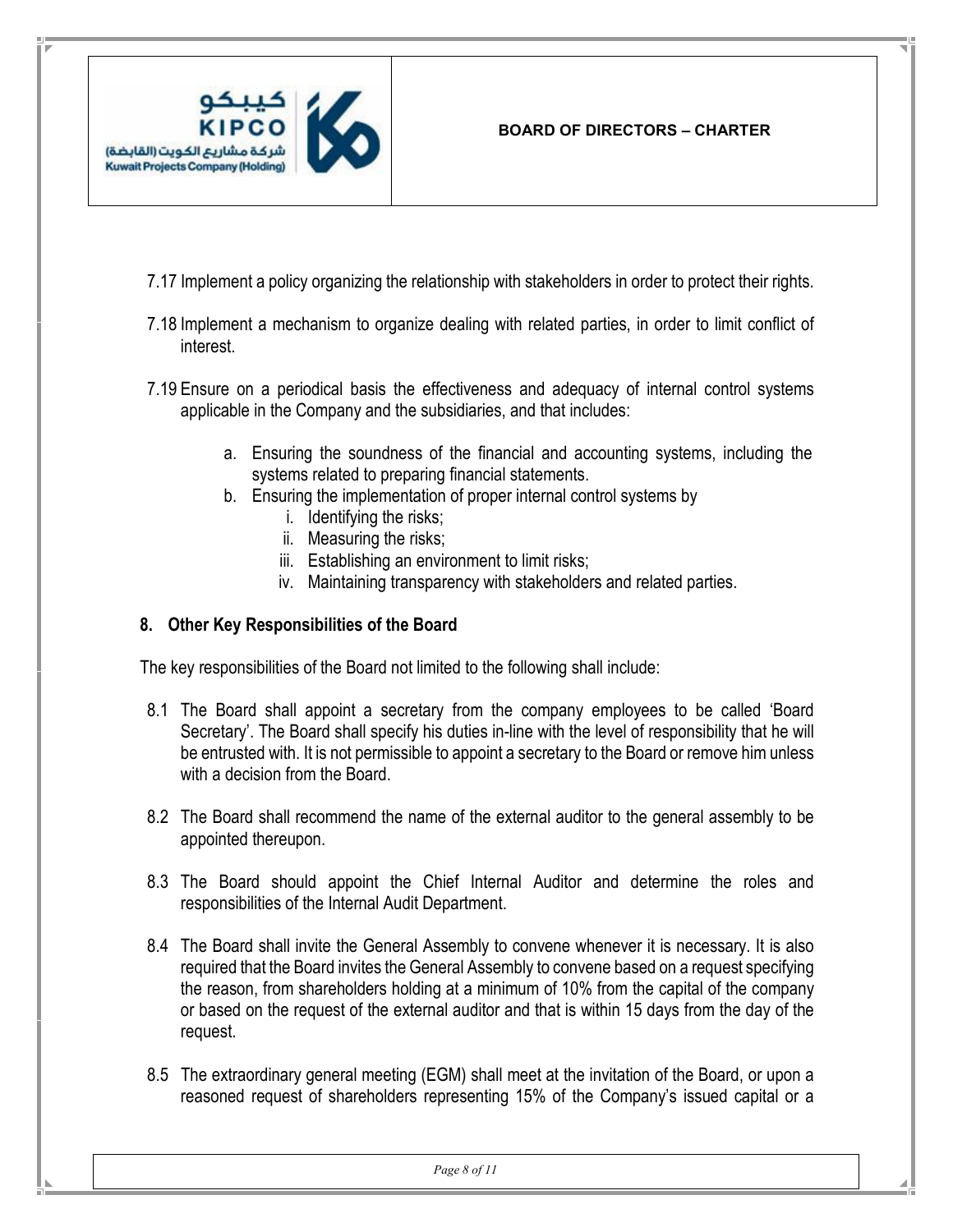

request of the Ministry. The BOD must call for the EGM to meet within 30 days from the date of submission of the request.

If the Board does not call the EGM during the period specified in the preceding paragraph, the Ministry shall call the meeting within a period of 15 days from the expiration of the date of the period referred to in the preceding paragraph.

8.6 Members of the Board and other persons who attend these Board meetings must maintain confidentiality on all documents they receive, on the contents of deliberations and on all confidential information of the Company and its customers, particularly operating and business information that are disclosed to them in the course of their work on the Board.

#### **9. Obligations of the Board Members**

- <span id="page-8-0"></span>9.1 The Board member should commit for disclosing to the Board of Directors about any direct or indirect mutual interest with the company.
- 9.2 The Board should commit itself to the code of conduct of the company and should not use their position or authority to their personal interest or to the interest of others.
- 9.3 The Board should commit itself to the Conflict of Interest and Related Party policies of the company and should not use their position or authority to their personal interest or to the interest of others.
- 9.4 Members of the Board and any of their relatives up to second degree shall not avail credit facilities of any type from the company. Board members of the Banking and Finance companies are exempted and should be in line with the standards established by the Central Bank of Kuwait.
- 9.5 The Board should commit in establishing adequate systems for disclosure and transparency.
- 9.6 Board members shall disclose their cross-directorship in other companies.
- 9.7 Board members shall attend training programs in line with training policy.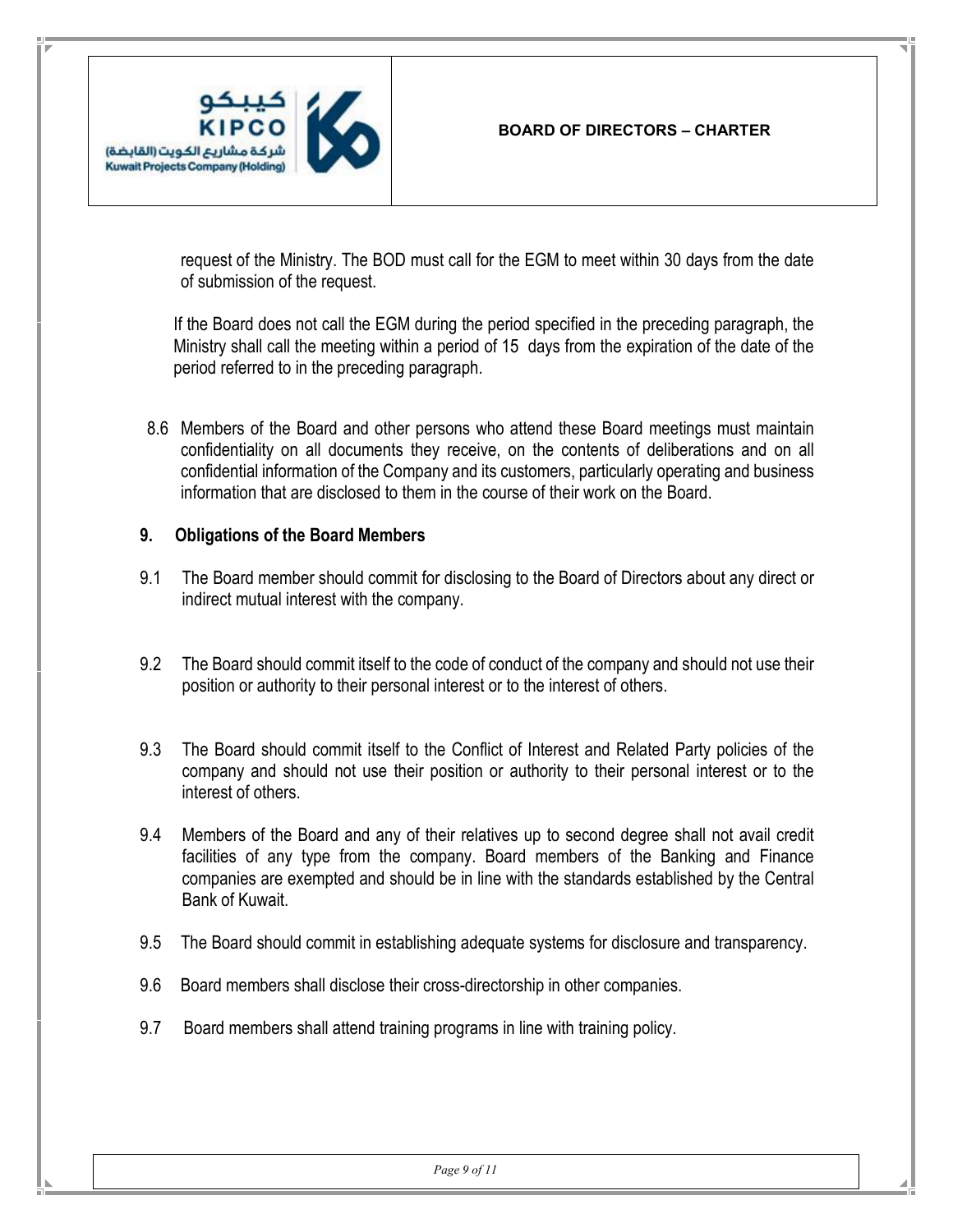

- 9.8 The Board should work on creating values inside the company in the short, medium and long term, by placing mechanisms and procedures that work to achieve the strategic objectives of the company, improve performance rates which contributes effectively to create the institutional values for the employees and motivates them to work continuously to maintain the financial safety of the company.
- 9.9 Board should put specific mechanisms and clear programs that assist in highlighting the Company rules in community service and disclose the CSR activities appropriately.
- 9.10 The Chairman and the members of the Board are responsible towards the Company, its shareholders and any third party for any acts of fraud or misuse of power, for any violations of the law and the Company Contract and any management errors.

A lawsuit for liability may not be precluded by a resolution of discharge of the members of the Board by the General Meeting. The members of the Board may not participate in the vote of the General Meeting regarding the discharge of their responsibility for their management or in decisions that pertain to a special benefit for them or their spouses or relatives of the first degree or relating to any dispute between them and the company.

## **10. Authority**

- 10.1 The Board has the most extensive authority in the management of the company as per its objectives.
- <span id="page-9-0"></span>10.2 The above authority is subject to the limits, if any, specified in the applicable laws and regulations, Company's Memorandum and Articles of Association and resolutions of the General Assembly.
- 10.3 The Board may delegate its authority to other Board Committees (If any) and Chairman as it deems fit. Such delegation, however, does not restrict the overall authority of the Board in the management of the company.